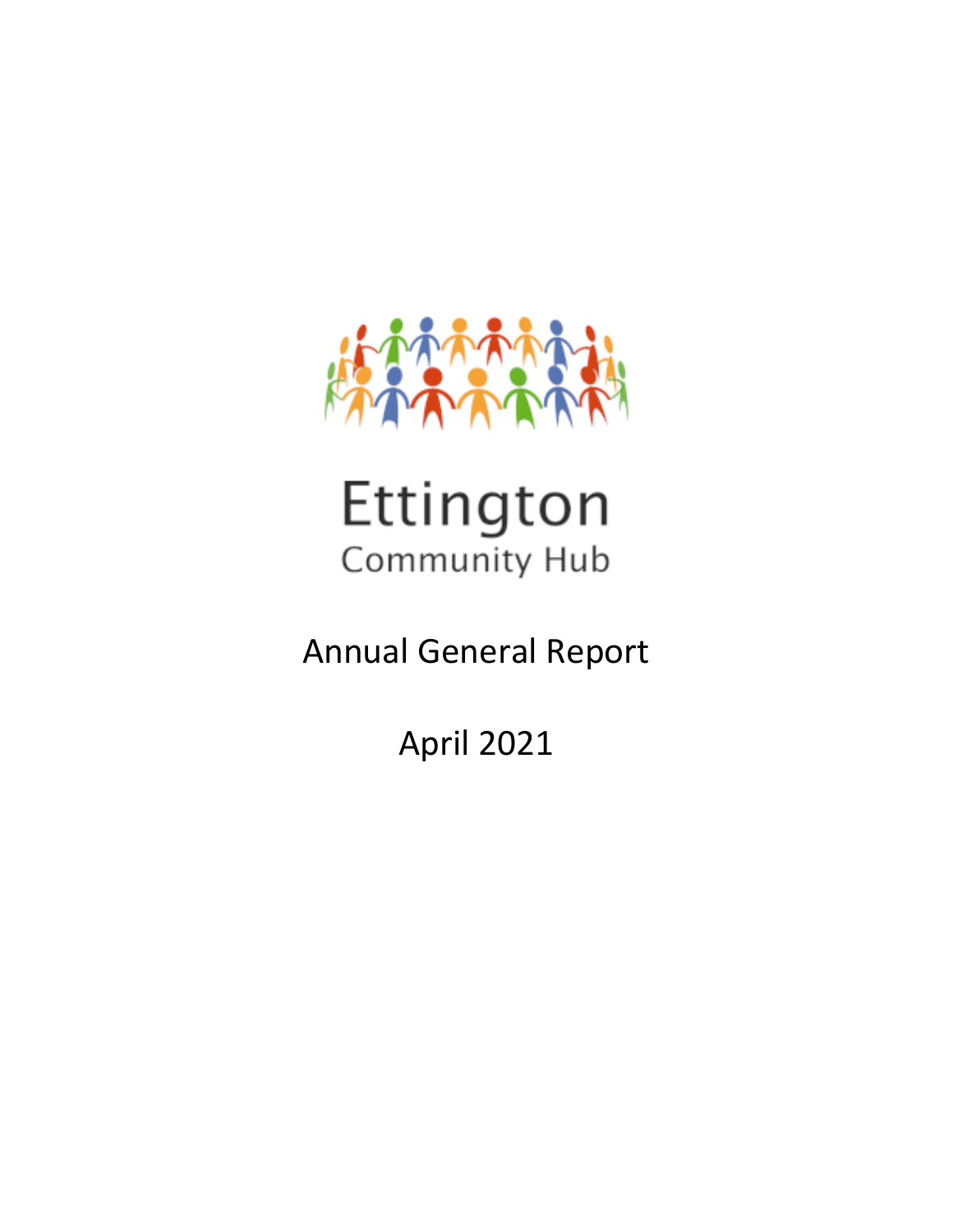## Introduction

Ettington Community Hub sprang into life, as a response to the Covid-19 Pandemic, on 29th March 2020. The initial aim of the hub was to support the elderly and vulnerable residents of Ettington and Fulready during the first lockdown. This support came from a team of volunteers, willing to support others on a practical and emotional level.

It became apparent quite quickly that the hub would be required beyond the first lockdown and would be an asset to the wider community beyond the Covid-19 Pandemic. Ettington Community Hub became an unincorporated small charitable association on 1st September 2020. The purposes of the charity are agreed as:

- 1. To link people living in the parish of Ettington and Fulready, who require support, with those who can provide it.
- 2. To support wellbeing in our community by strengthening and creating links between community and support groups who work with our community.
- 3. To be available to respond at a local level as and when required.
- 4. To offer opportunities for all in our community to live a healthy and valued life.

A board of trustees was agreed in July 2020, they have successfully taken the hub from a temporary community group through the process of becoming a small charity, including ensuring all policies and procedures are in place and ensuring the hub and those involved with it are fully insured. Claire Udell, one of the hub's safeguarding officers has worked hard to ensure all volunteers have had an opportunity to complete safeguarding processes and training for which the rest of the board is grateful.

The Initial Board of Trustees include

Revd. Dr. Nikki Moon - Chair and Hub Manager Keith Harriss - Vice-Chair and Hub IT Support Officer Jonathan Allen - Treasurer Tara Lambert - Secretary Andy Redmayne - Safeguarding Officer Claire Udell - Safeguarding Officer

The following report highlights the key achievements and activities of Ettington Community Hub and all its volunteers over the past year.

Gratitude must be given to all who have been involved in the success of the hub, a huge 'thanks' to the board of trustees and to Colette Inman and Sharon Price for their support as Hub Coordinators. There is one person who has spent many hours of his time supporting the hub and ensuring all our systems not only run well but also ensure the safety of our volunteer and client personal data. Without the commitment and time given by Keith Harriss, the hub would not be the success it is. So, a very special 'thank you' to Keith for being an absolute star.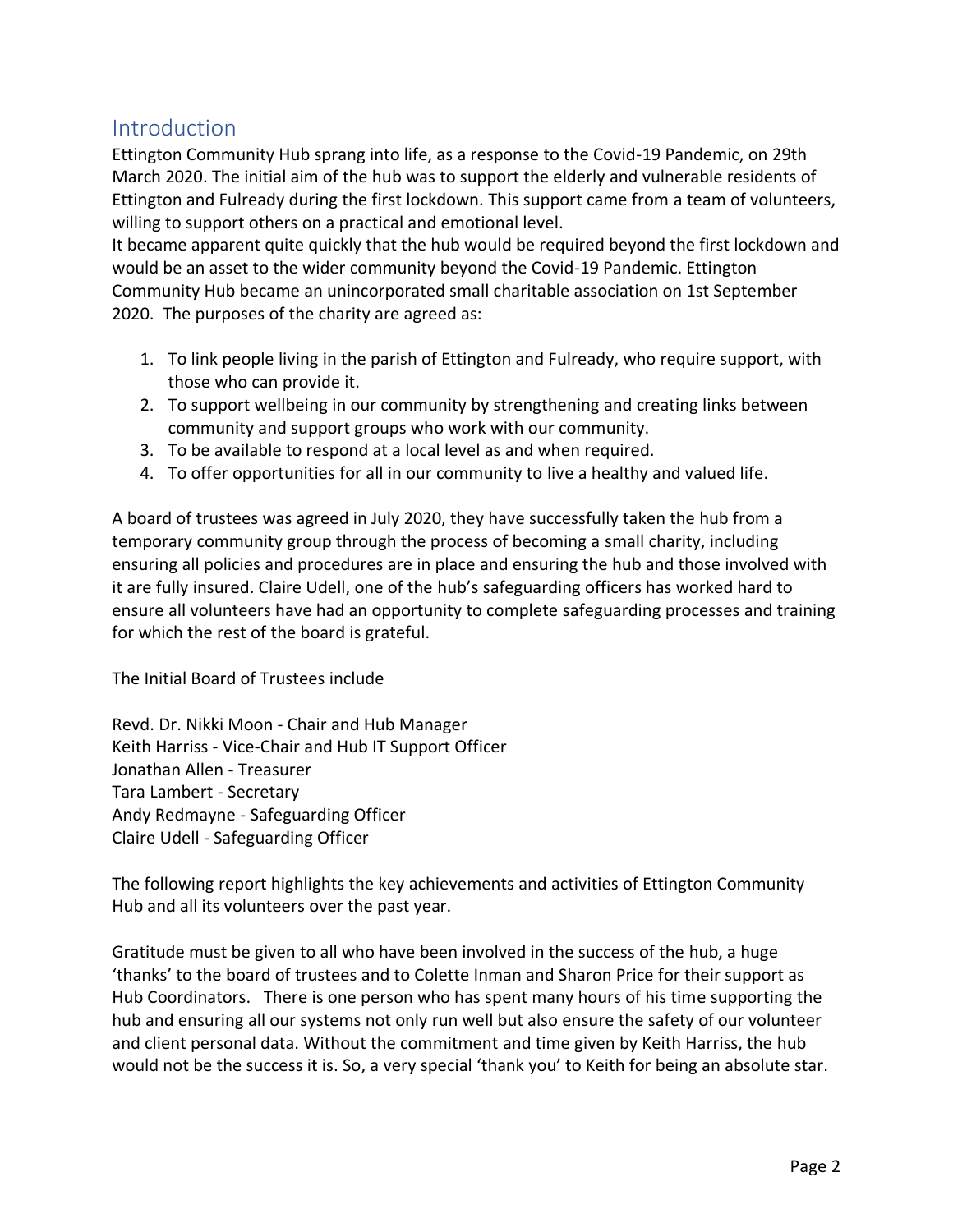| Financial Summary to 31st March 2021<br>Prepared by Jonathan Allen                                                                               |               |                                                                         |
|--------------------------------------------------------------------------------------------------------------------------------------------------|---------------|-------------------------------------------------------------------------|
| Income & Expenditure                                                                                                                             | All figures £ |                                                                         |
| Income<br><b>Grants Received</b>                                                                                                                 | <b>EPC</b>    | WCC 775.00<br>88.98<br>863.98                                           |
| Donations / Fund Raising                                                                                                                         |               | 377.49                                                                  |
| <b>Total Income</b>                                                                                                                              |               | 1,241.47                                                                |
| Expenditure<br><b>PPE</b><br><b>Volunteer Training</b><br>Telephones<br>Advertising<br>Website<br>Insurance<br>Admin<br><b>Total Expenditure</b> |               | 72.10<br>228.00<br>80.00<br>77.00<br>72.86<br>140.00<br>39.69<br>709.65 |
| <b>Excess of Income Over Expenditure</b>                                                                                                         |               | 531.82                                                                  |
| Represented By:<br>Cash at Bank<br>Cash in Hand                                                                                                  |               | 506.82<br>25.00<br>531.82                                               |
| <b>Restricted Funds</b><br><b>Unrestricted Fund</b>                                                                                              |               | 126.14<br>405.68<br>531.82                                              |

WCC- Warwickshire County Council EPC - Ettington Parish Council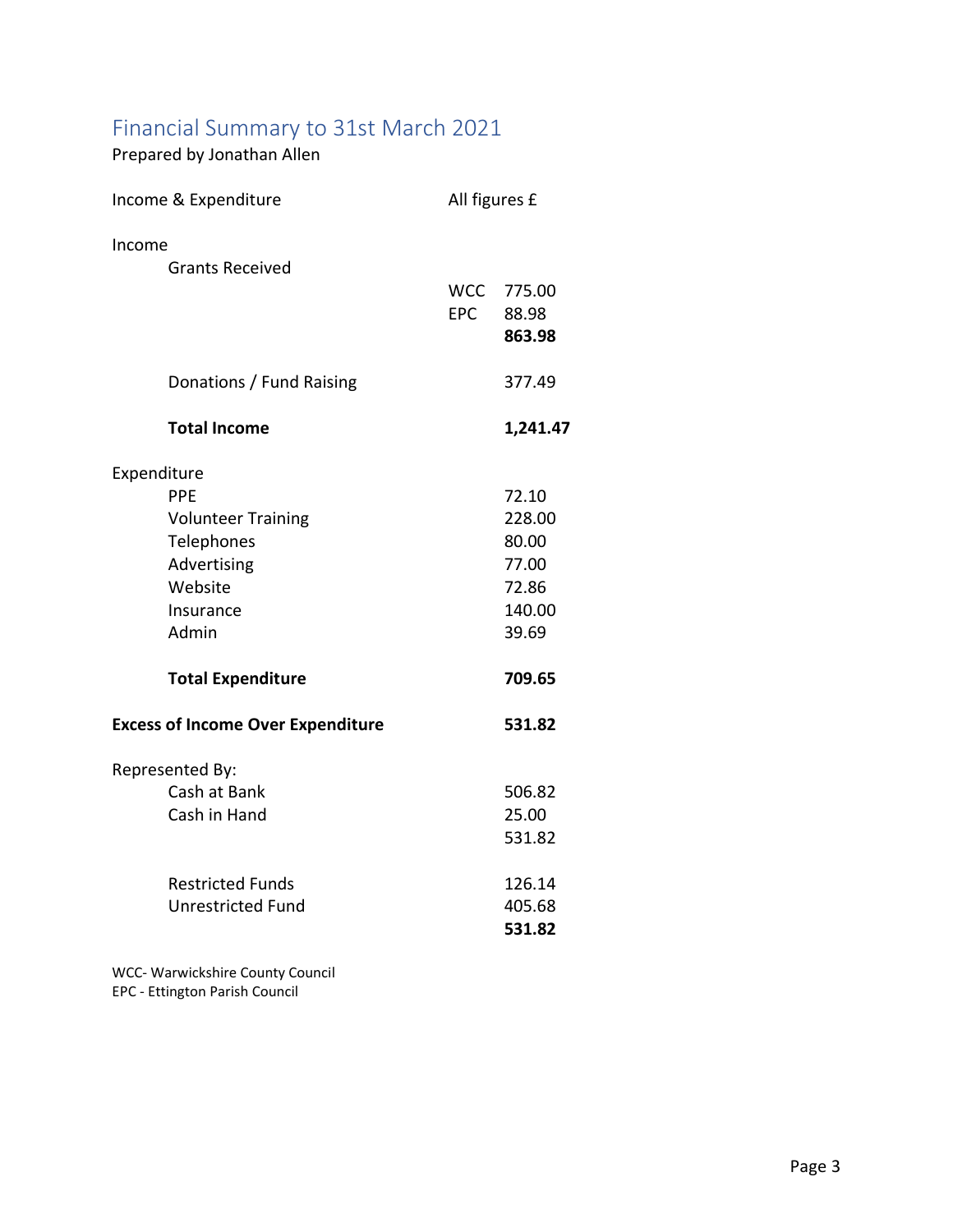## Treasurer's Report - Jonathan Allen

Total income of £1,241 derived from grants and donations. Out of total expenditure of £710, the most significant items are volunteer training (£228) which is largely completing volunteer DBS checks and £140 for insurance. Website and telephone costs total £153.

The excess of income for the period of £532 is primarily held on behalf of the hub in the PCC's bank account. We are extremely grateful to the PCC for providing this facility. Modest cash balances are held from occasional cash donations received.

Some of the grants received are considered to be restricted if their use was specified at application. All other funds are unrestricted.

Known future expenditure is less than £100 relating to completion of DBS checks and payment of expenses associated with this process.

## IT/GDPR Report - Keith Harriss

When Ettington Community Hub was set up we used Google Sheets to gather all the information about our clients and volunteers. Whilst this was ok at the beginning, now we are a small charity we need to ensure that our system is secure and that we only release data relating to each client on a need-to-know basis. We also need to keep the data regarding our volunteers safe as well. This was sometimes tricky to do with Google sheets. Our new system which I designed and built using PHP script to communicate with a MYSQL server enables us to have full control over which data we release and to who. All of our new data is stored on a server which is scanned regularly for malware and distributed denial of service attacks (DDoS) which protects us from web hackers.

The hub also has a website at ettingtonhub.org. The website can be used by residents to register a need, order a prescription pickup and register as a volunteer. Other important information can also be found on the website including the Hub policy and procedures for Safeguarding, GDPR and Covid secure ways of interacting with clients.

## Safeguarding Report - Claire Udell and Andy Redmayne

The Safeguarding Officers, who are also Trustees of Ettington Community Hub, consists of Andrew Redmayne and Claire Udell. Andrew and Claire have, between them, attended all trustee meetings to date, attended all training required and continue to meet with the other trustees regularly.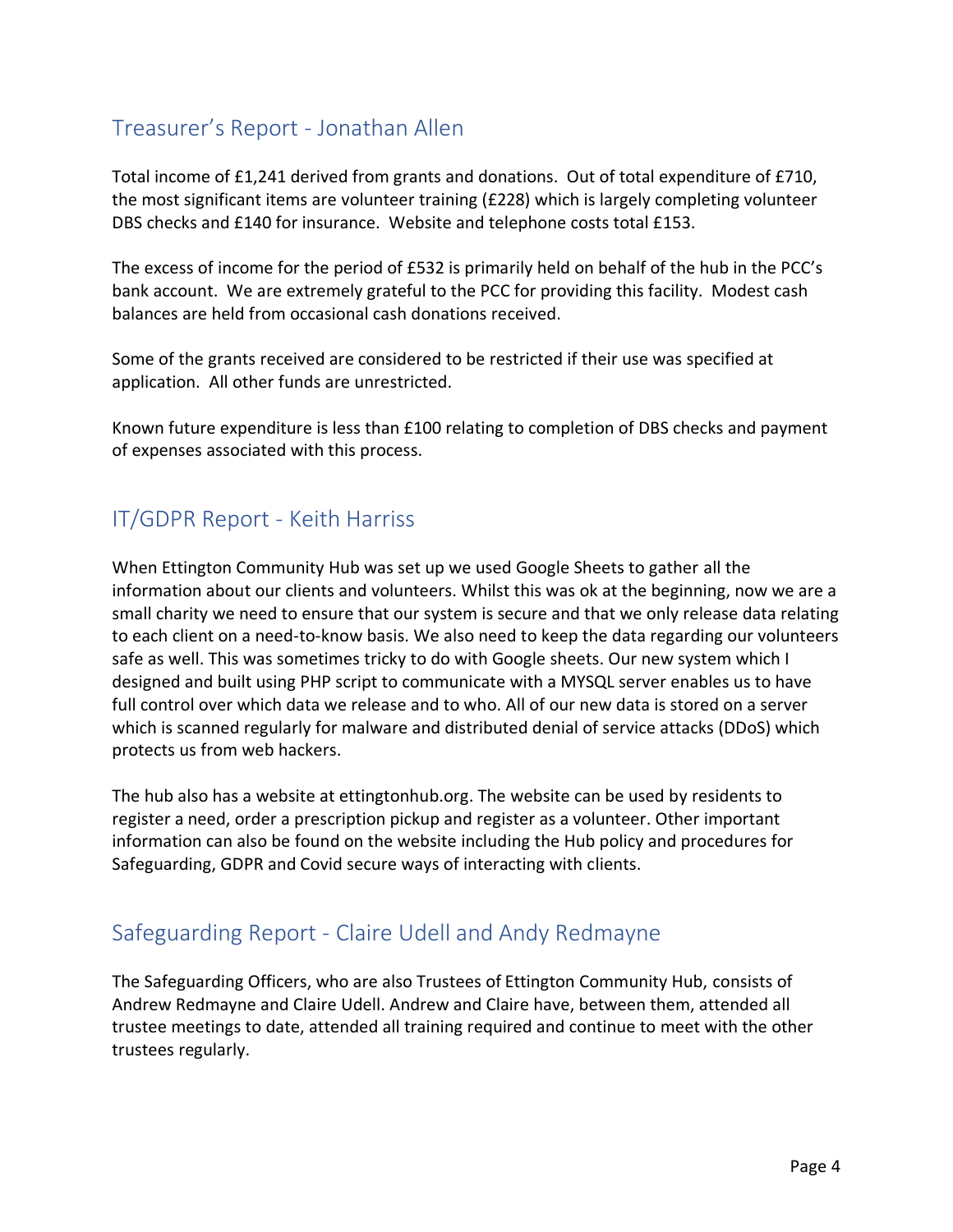Andrew Redmayne is Head of UK Operations for a global insurance services company employing around 1,000 people in this country. Andy has several years' experience of customer service and resource management.

Claire Udell is a Business Manager and HR Business Partner with many years of experience working in varied roles including with vulnerable adults, young people and also as a prison officer. She currently oversees the needs of a team of over 50 employees at her current employment at a large hospitality event venue in Warwickshire.

As well as the Hub Manager, the role of the Safeguarding Officers is to be the named persons within the hub that volunteers could report any disclosures or protection concerns to. If required, the Safeguarding Officers will refer on any disclosures or protection concerns to the local authority in which the vulnerable person lives.

#### **Importance of Safeguarding:**

As a community hub, we want to ensure that the vulnerable adults in our community are protected. We want to ensure that we have clear procedures in place and a culture where ensuring our clients are safe is a key priority and taken seriously. We want to ensure we are a community service where people are able to speak out about any concerns they have and any concerns are dealt with in a professional manner, with no covering up or matters being brushed under the carpet.

#### **Volunteers:**

All volunteers are overseen by our Hub Manager, who has enhanced DBS clearance.

A third-party DBS 'umbrella' organisation called Volunteer Friends processes all of Ettington Community Hub's enhanced DBS application forms at a cost of £12.00 per application. At the time of writing this report, 21 of our 30 volunteers registered with the hub have enhanced DBS clearance. It is essential that a hub volunteer has an enhanced DBS before they can start working directly with hub clients. This is now carried out prior to undertaking a voluntary role with Ettington Community Hub and does also include any new trustees. Enhanced DBS checks will be renewed every three years. 9 of our 30 volunteers registered with the hub have not got an enhanced DBS. These volunteers are either currently inactive with the hub or have chosen to volunteer their time by carrying out tasks that are not directly with hub clients. For example, leaflet drops, etc.

Two professional/character references are also requested when an individual first expresses an interest in joining Ettington Community Hub. One of the Safeguarding Officers facilitates this. Currently, 22 of 30 hub volunteers have two satisfactory references on file. None of the eight remaining volunteers work directly with hub clients.

#### **Training:**

All hub volunteers have been strongly encouraged to attend General Safeguarding Training provided free of charge online by Warwickshire Community and Volunteer Association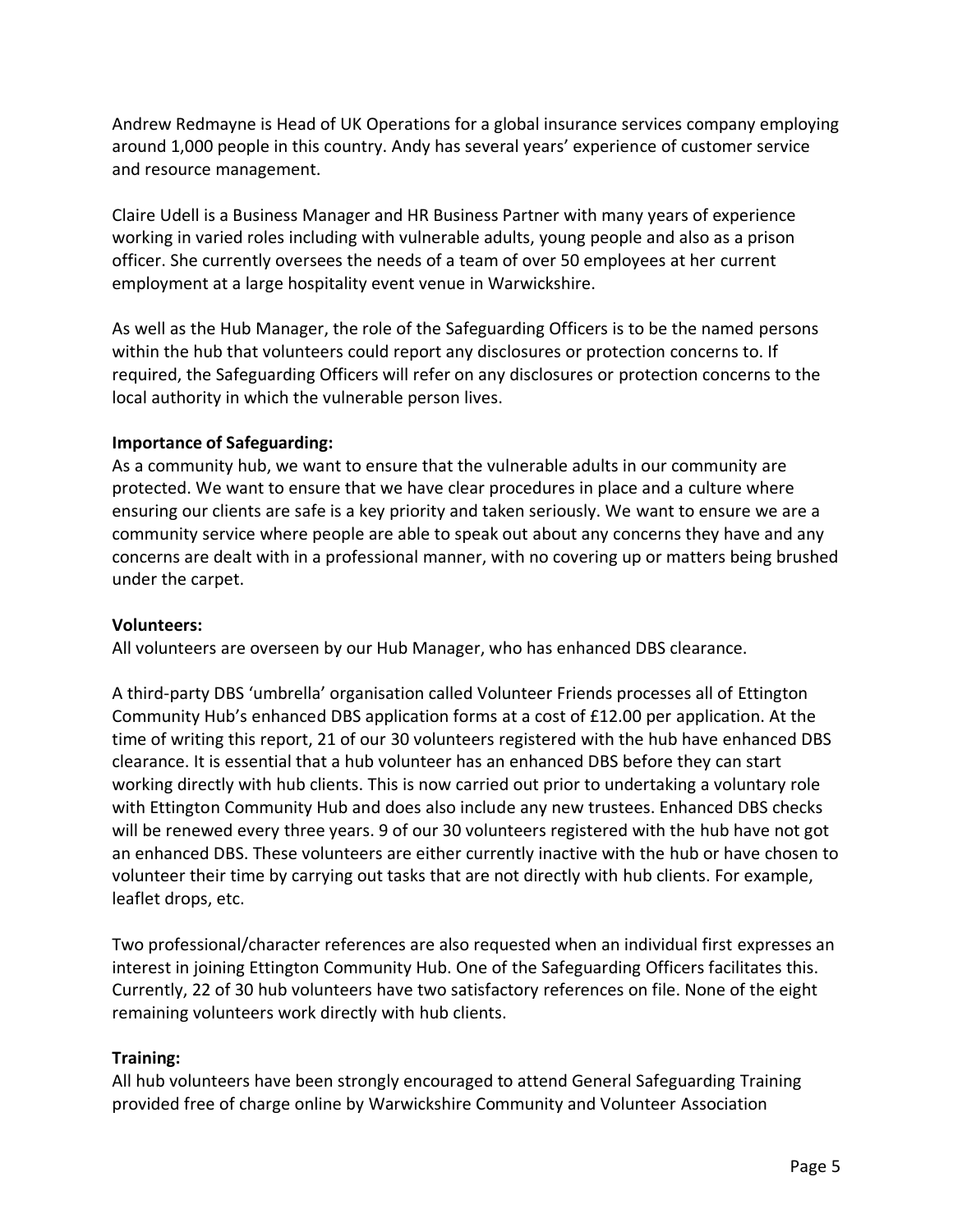(WCAVA). At the time of writing this report, five volunteers have attended training and have provided their certificates. It is acknowledged that a number of other volunteers have also attended safeguarding training and are awaiting their certificates. In addition, it has been agreed that all trustees are required to attend the Safeguarding for Trustees Online Training, also provided by Warwickshire CAVA.

#### **Disclosures:**

Any disclosures made are dealt with and referred on where required. The safeguarding team are made aware of any disclosures made.

#### **Safeguarding Policies:**

The safeguarding team, together with the other trustees, adopted Ettington Community Hub's Safeguarding Policy on 19 November 2020. This policy will be reviewed by the safeguarding team and the other trustees on 18 November 2021. Current policies can be viewed at [ettingtonhub.org.](http://ettingtonhub.org/)

#### **Conclusion:**

Safeguarding is everyone's responsibility. Acting on your concerns or seeking advice is rarely a bad idea. People often question 'what if I'm wrong' but we have to also ask ourselves 'what if I'm right'. We can't assume that someone else has seen what we may have seen or will pass on concerns. I am always willing to be asked for advice around any concerns or 'niggles' people have and chat things through.

Claire Udell Safeguarding Officer 17 April 2021

## Manager's Report - Nikki Moon

The Hub Manager's role is primarily to oversee the work of the Hub volunteers and keep in contact with all hub clients to ensure needs are being met and any issues are resolved well. However, the role has, for the past year, also included managing email and administration, writing the hub newsletter, making referrals to external agencies when required and keeping up to date with the latest Covid-19 restrictions and communications by attending regular online meetings with Warwickshire County Council (WCC)l and Public Health England (PHE).

In November and December 2020, I undertook the Covid Community Champions course offered by WCC/PHE so as to be better trained to deliver some of the above tasks. The role of Covid Community Champion has taken on a life of its own, which does often overlap with the Hub Manager role, but has shown that the manger's role does now need to be split into separate roles undertaken by different people in order to keep it manageable on a voluntary basis. With this in mind we are actively recruiting a Liaison Officer, to take on the task of referrals to outside agencies.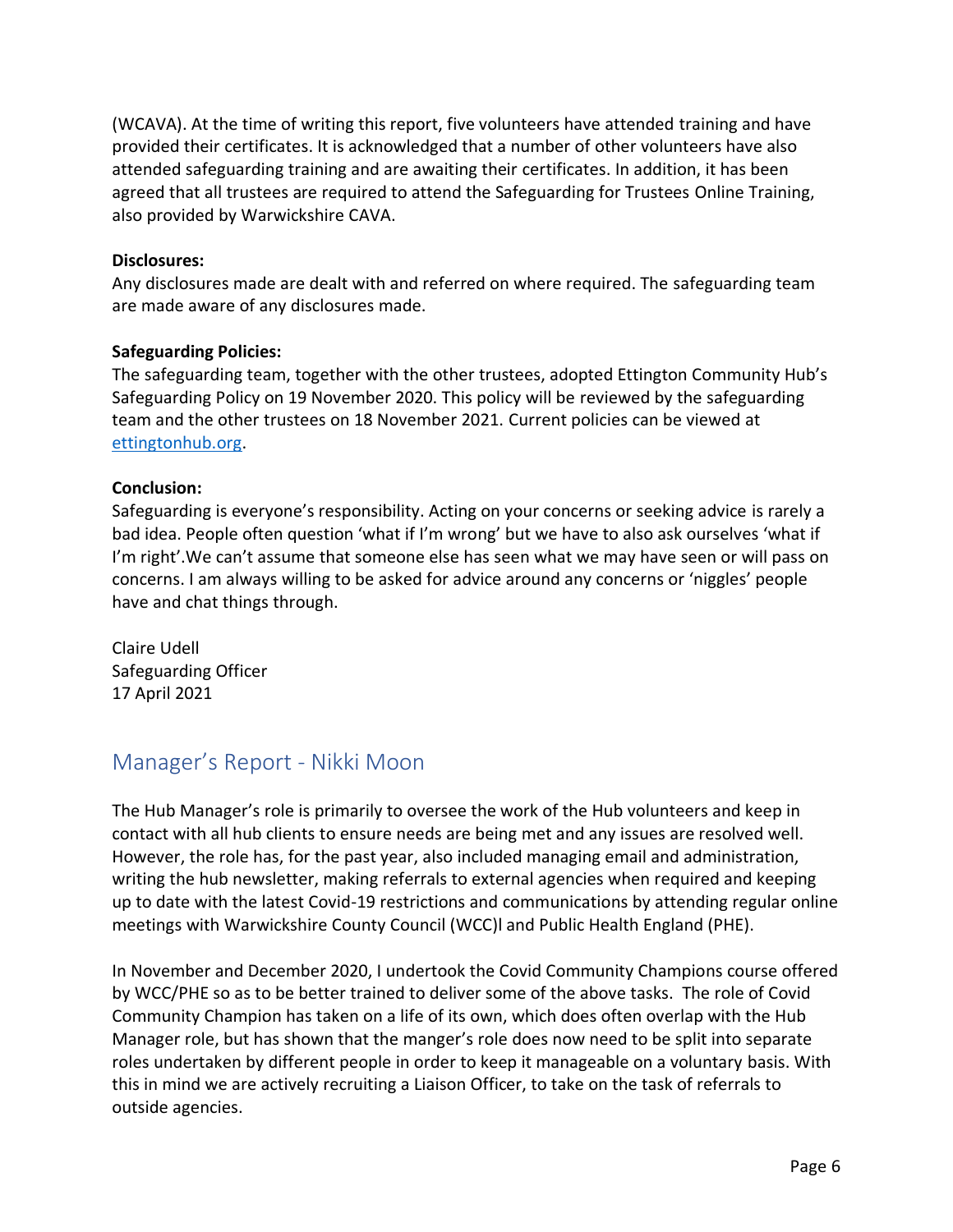The Hub Manager role is also being advertised with the role only incorporating oversight and care of volunteers and Clients. I intend to continue in the role of Covid Community Champion, soon to become Community Health Champion, ensuing contact and communication with WCC and PHE. The Community Champion role will also encompass the administration side of email and internal and external communication. We hope to have the new roles filled by July 2021.

The hub has achieved much since it came into existence in March 2020 and has supported a significant number of individuals and households. The table below details the latest hub data, though this does not tell the full story. Alongside prescriptions and shopping being delivered and invaluable phone calls to check on residents the hub community has been on hand for one off support such as emergency transport to medical appointments, support with IT and other issues. The hub has also acted as an intermediary or bridge between residents and external agencies, ensuring the right support is accessible, it has acted as a voice for those struggling to voice their needs, ensuring GP's and wellbeing teams are aware of individuals requiring their support. Referrals to Fosse and Stratford Foodbanks have also been made and the hub is a referral agency for both local foodbanks.

Those delivering prescriptions and shopping have been the eyes and ears of the community, picking up on changes that may indicate someone is struggling and passing this info onto the manager so follow up calls and visits can be made. The befriending service has led to new friendships being forged and a growth in community spirit at a time when other aspects of community had to stop.

Special thanks must go to Rich Smith for his dedication to the prescription collection which he has done pretty much without interruption, every week since the first lock down began. It was also Rich who voiced the need for a hub at the beginning of lockdown one and supported me in getting it off the ground and operational in just a couple of days.

### **Looking Ahead:**

The hub is about to start offering lateral flow test kits to residents. This is part of the Covid Community Champion initiative and is to ensure as many people as possible have access to regular testing.

We are also looking at how we can actively encourage people to physically re-join the community as restrictions are lifted. Ideas include walking buddies and social events. We are also working closely with WCC and PHE to be part of the initiative to tackle health issues such as diabetes, obesity and heart disease. There is recognition that the high death toll from Covid-19 in the UK is in part because we have significant chronic health conditions within and across our communities. To be better prepared for the future the focus is shifting to one in which we work to decrease chronic health issues through education, information and tailored support. The hub is focused on playing our part in this much needed initiative.